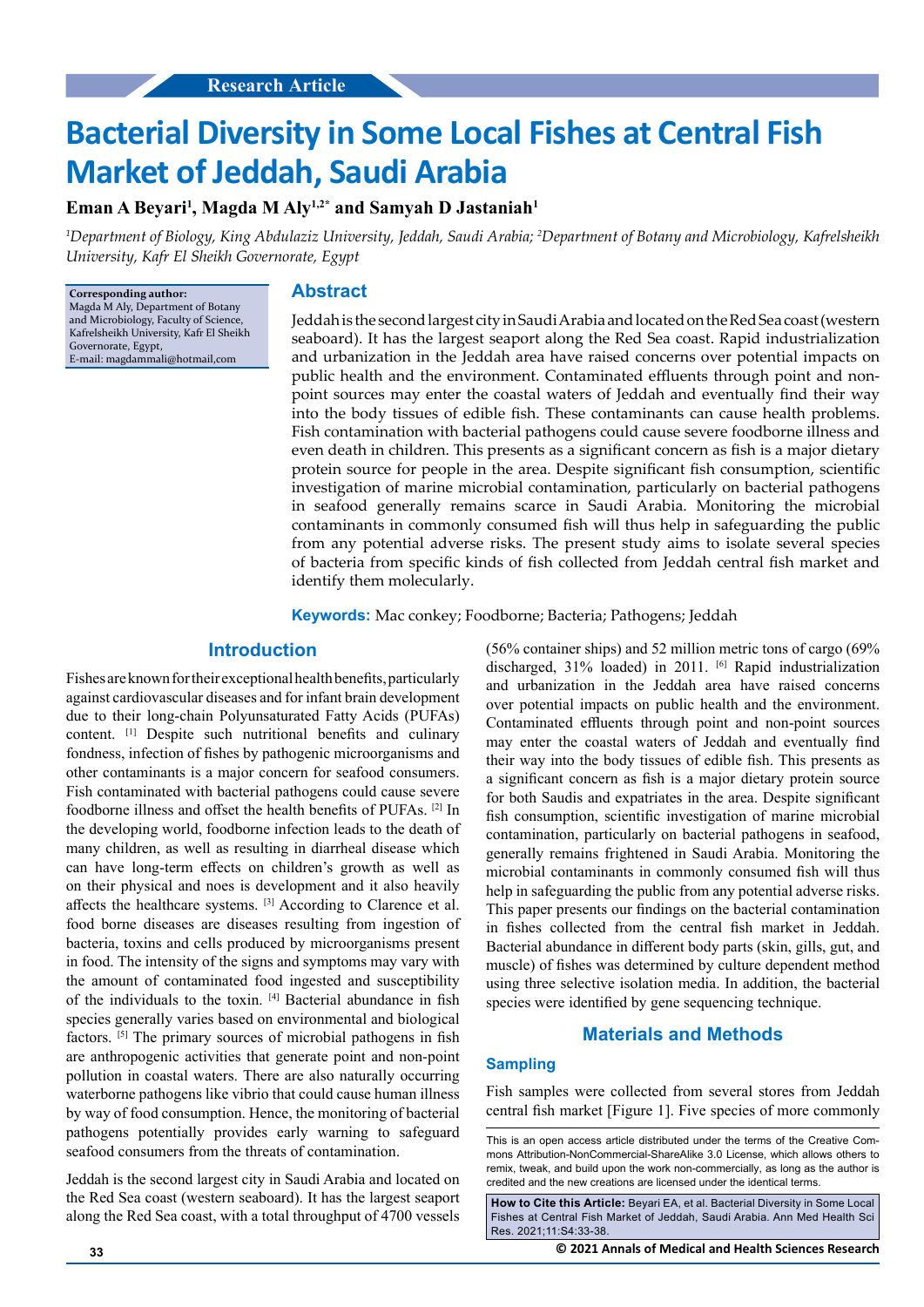consumed fish were selected based on a questionnaire in Jeddah city, Table 1 illustrate types of fish included in this study. Fish samples were collected individually in a clean polyethylene bag and kept in ice box and transferred immediately to the laboratory in refrigerated condition. [7]

## **Sampling processing**

Samples of gills, skin, muscle, and gut, of fish were aseptically obtained by dissection and then prepared for plating following Andrews et al. All the dissecting apparatuses, such as scalpel, forceps, scissors, knives, mortar, pestle, and glassware, were sterilized with 100% ethanol and kept in hot air oven at 180°C for 6 h prior to dissection. Gills were removed from both sides of the fish head and homogenized to a composite sample. Skin was removed from the side of fish behind the dorsal fin after removing the scales with a sterilized knife. [8] Muscle (flesh) samples were collected through incision on the same side and section of the fish body. An opening into the body cavity was carefully made with a sterile scalpel to remove a small portion of the gut. All samples were taken in the same order from the same body sections uniformly across fish species. After dissection, 1 g of each dissected organs were separately homogenized using a mortar and pestle. The homogenized tissues were diluted in sterilized water then plated on different selective media for the estimation of bacterial counts and isolation of different bacterial species.

#### **Enumeration**

Three selective isolation media, Mac conkey's agar (Mac), Eosin Methylene Blue agar (EMB) and Thiosulfate Citrate Bile Salts agar (TCBS), were used for isolation. [1,9] Isolation media were prepared by suspending the (Conda, Spain) Mac (47 g/l), (Conda, Spain) EMB (36 g/l) and (Himedia, Mumbai) TCBS (89.08 g/L) in sterile distilled water. Media were completely dissolved by heating on a hot plate and sterilized



**Figure 1:** Map of study area showing the location of sampling sites, central fish market, Jeddah city, Western Al Bagdadiyah, Al corniche Road, Jeddah 22232.

by autoclaving at 15 lbs pressure and 121°C temperature for 15 min. TCBS media was not autoclaved but heated until boiling after suspending them in previously sterilized distilled water. Media were then cooled up to 50 $\degree$ C and aseptically poured into Petri plates under sterile conditions. Enumeration of bacterial load in fish tissues were done by streak plate method. The plates were incubated in inverted position at  $35^{\circ}$ C  $\pm$  2°C for 18 hrs-24 hrs. Bacterial colonies were counted and expressed in Colony Forming Units (CFU) per gram of given sample. [1,10] Figure 2 showed central fish market in Jeddah city.

#### **Bacterial molecular identification**

Bacterial groups isolated from the samples were morphologically categorized based on their colony, shape, size, color and Gram stain. Dominant bacterial groups were sub-cultured, and DNA were extracted according to Wright et al. Genomic DNA extraction was performed at King Fahd medical research centre, King Abdulaziz university.

#### **Phylogenetic analysis of 16S rRNA sequence**

The sequencing of the PCR amplicon of the selected isolates was done by Macrogen, Inc (Seoul, Korea),by using 16S rRNA universal forward and reverse primers, 785F 5'GGATTAGATACCCTGGTA 3'and 907R 3' CCGTCAATTCMTTTRAGTTT 5'. The 16S rRNA was amplified using a thermal cycler (Applied Biosystems Veriti™ 96-Well Thermal Cycler). PCR conditions consisted of an initial denaturation at 95°C for 5 min; followed by 35 cycles of denaturation (94°C for 40 sec), annealing (58°C for 40 sec), and extension (72°C for 1 min), and a final extension at 72 ℃ for 10 min. The amplification product was examined by 1% agarose gel electrophoresis and the gel was visualized by Ultra-Violet Product (UVP BioSpectrum ® Imaging System). The 16S rRNA sequence was compared with available sequence data in the GenBank at the National Center of Biotechnology Information (NCBI) using the BLAST program. [11,12]



**Figure 2:** Central fish market, Jeddah city.

| Table 1: The list of fish utilized in this study, scientific name, family, common english name and common Arabic name. |                          |             |                        |                           |  |
|------------------------------------------------------------------------------------------------------------------------|--------------------------|-------------|------------------------|---------------------------|--|
| S.no                                                                                                                   | <b>Scientific name</b>   | Family      | Common english name    | <b>Common Arabic name</b> |  |
|                                                                                                                        | Epinephelus areolatus    | Serranidae  | Yellow spotted rockrod | Hamoor                    |  |
|                                                                                                                        | Plectropomus leopardus   | Serranidae  | Coral trout            | Najil                     |  |
|                                                                                                                        | Lethrinus nebulosus      | Lethrinidae | Spangled emperor       | Shaour                    |  |
|                                                                                                                        | Scarus frenatus          | Scaridae    | Bridled parrot fish    | Hareed                    |  |
| 5                                                                                                                      | Carangoides orthogrammus | Carangidae  | Island travelly        | Bayad                     |  |

**Annals of Medical and Health Sciences Research | Volume 11 | Issue S4 | September-October 2021 34**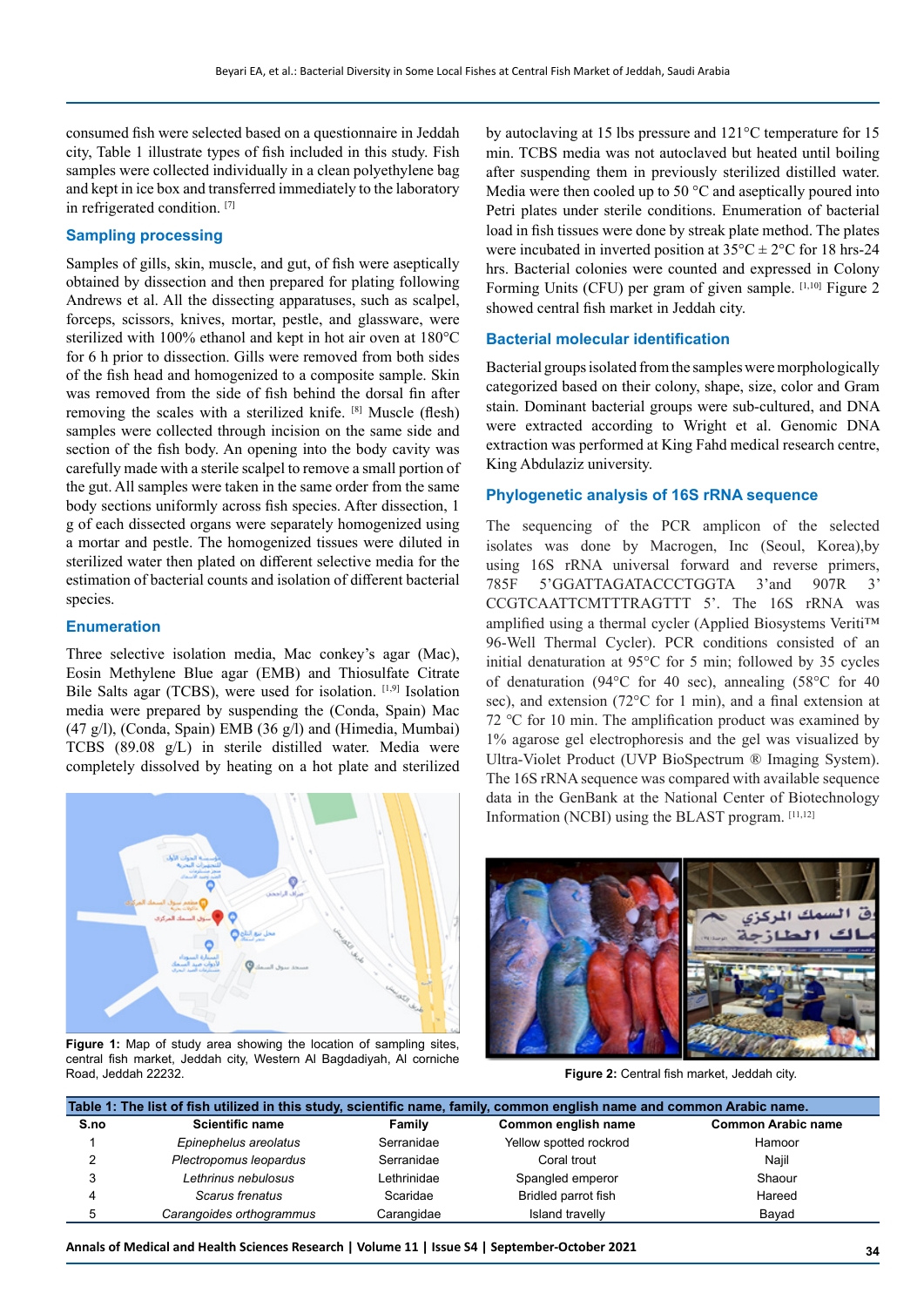## **Results**

#### **Bacterial species isolated from fish**

A total of 17 different bacterial genus and 32 different species were molecularly identified and named according to: fish type isolated from, media type, part of the fish isolated from and number of the isolate. Approximately 91% of the identified species are Gram negative. *Aeromonas*, *Pseudomonas*, *Psychrobacter*, *Alcaligens* were the dominant isolated species. Table 2 illustrated some of the isolated species. Some isolated species are pathogenic for humans such as, *Rahnella aquatilis*, *Proteus vulgaris*, *Klebsiella quasipneumoniae*, *Yersinia enterocolitica*, *Pseudomonas lundensis*, *Pseudomonas oryzihabitans*, *Psychrobacter phenylpyruvicus*, *Psychrobacter sanguinis* and some of them considered as strong pathogens or opportunistic human pathogen, for example, *Alcaligenes faecalis* and *Pseudomonas putida*.

#### **Bacterial counts on selective media**

**Counts on mac conkey agar:** Mean bacterial counts in body parts on Mac agar are shown in Figure 3, the highest load of bacteria is in skin followed by gills then gut and finally muscles in all the studied fish. Epinephelus tauvina played the highest load of bacterial number in all four body parts, which are: skin  $11.0 \times 102$  CFU/g, gills  $8.87 \times 102$  CFU/g, gut  $6.30 \times 102$  CFU/ g and finally muscles  $0.5 \times 102$  CFU/g.

**Counts on EMB agar:** Mean bacterial counts in body parts on EMB agar are illustrated in Figure 4; the highest load of bacteria is in skin followed by gills then gut and finally muscles in all the studied fish. *Epinephelus tauvina* displayed the highest load of bacterial number in both gut and muscles, that are 274, 47 CFU/g respectively. *Caranxsex fasciatus* showed the highest number in skin which is 1013 CFU/g. *Lethrinus nebulosus* displayed the highest number in gillsthat is 303 CFU/g.

**Table 2: List of some bacterial species isolated from studied fish and their accession number of the most related strains in NCBI gen bank. Name and accession number of the most** 

| Bacterial   | Name and accession number of the most |                               |  |  |
|-------------|---------------------------------------|-------------------------------|--|--|
| isolates    | related strain in NCBI gen bank       |                               |  |  |
| <b>BE25</b> | NR 025337.1                           | Rahnella aquatilis            |  |  |
| <b>RT11</b> | NR 043721.1                           | Salinicoccus salsiraiae       |  |  |
| <b>BT11</b> | NR 115878.1                           | Proteus vulgaris              |  |  |
| <b>RE13</b> | NR 134062.1                           | Klebsiella quasipneumoniae    |  |  |
| <b>BM14</b> | NR 042415.1                           | Providencia vermicola         |  |  |
| <b>BE14</b> | NR 043324.1                           | Aeromonas salmonicida         |  |  |
| <b>RF41</b> | NR 117303.1                           | Aeromonas diversa             |  |  |
| <b>SE11</b> | NR 025107.1                           | Comamonas koreensis           |  |  |
| <b>BT31</b> | NR 116596.1                           | Jeotgalicoccus nanhaiensis    |  |  |
| <b>BE31</b> | NR 104903.1                           | Yersinia enterocolitica       |  |  |
| <b>RM23</b> | KX186958.1                            | Pseudomonas lundensis         |  |  |
| <b>RM22</b> | NR 028929.1                           | Pseudomonas kilonensis        |  |  |
| <b>RM43</b> | FJ430676.1                            | Pseudomonas putida            |  |  |
| <b>HM34</b> | KT825519.1                            | Pseudomonas japonica          |  |  |
| <b>SE32</b> | JQ762269.4                            | Pseudomonas songnenensis      |  |  |
| <b>HE11</b> | NR 116299.1                           | Pseudomonas brassicacearum    |  |  |
| <b>NT12</b> | NR 114630.1                           | Vibrio parahaemolyticus       |  |  |
| <b>BE42</b> | NR 113606.1                           | Alcaligenes faecalis          |  |  |
| <b>HM21</b> | NR 028966.1                           | Psychrobacter faecalis        |  |  |
| <b>SM22</b> | NR 114038.1                           | Psychrobacter phenylpyruvicus |  |  |



**Figure 3:** Mean bacterial counts in body parts on Mac Conkey agar medium.



**Figure 4:** Mean bacterial counts in body parts on EMB medium.

**Counts on TCBS agar:** Counts in TCBS media displayed the lowest bacterial load comparing to both other media. *Epinephelus tauvina* is played the highest load in skin that about 43 CFU/g. *Plectropomus leopardus*, *Scaridae* and *Lethrinus nebulosus* showed the highest load in gut compared to other body parts, which are 36 CFU/g, 113 CFU/g and 133 CFU/g respectively. *Caranxsex fasciatus* displayed highest load in gills part that is 20 CFU/g. Figure 5 illustrated the mean bacterial counts in body parts on TCBS media.

#### **Discussion**

Microorganisms in the marine environment have both beneficial and harmful functions. They execute biogeochemical cycles that are a critical process in marine environments. [13] Microbial contaminants mainly consist of pathogenic groups of bacteria, viruses, and parasites. The presence of different bacteria species including human pathogenic bacteria in fish can be linked to direct contact with a contaminated water environment and ingestion of bacteria from sediments or contaminated feed. Thus, bacteria detected in fish reflect the condition and safety of aquatic environments. [14]

Fish may be a vehicle for pathogenic bacteria naturally occurring in aquatic environments, referred to as indigenous or derived from polluted waters and/or from post capture contamination. [15] The indigenous bacteria that occur naturally in the marine environment which, when consumed in seafood in large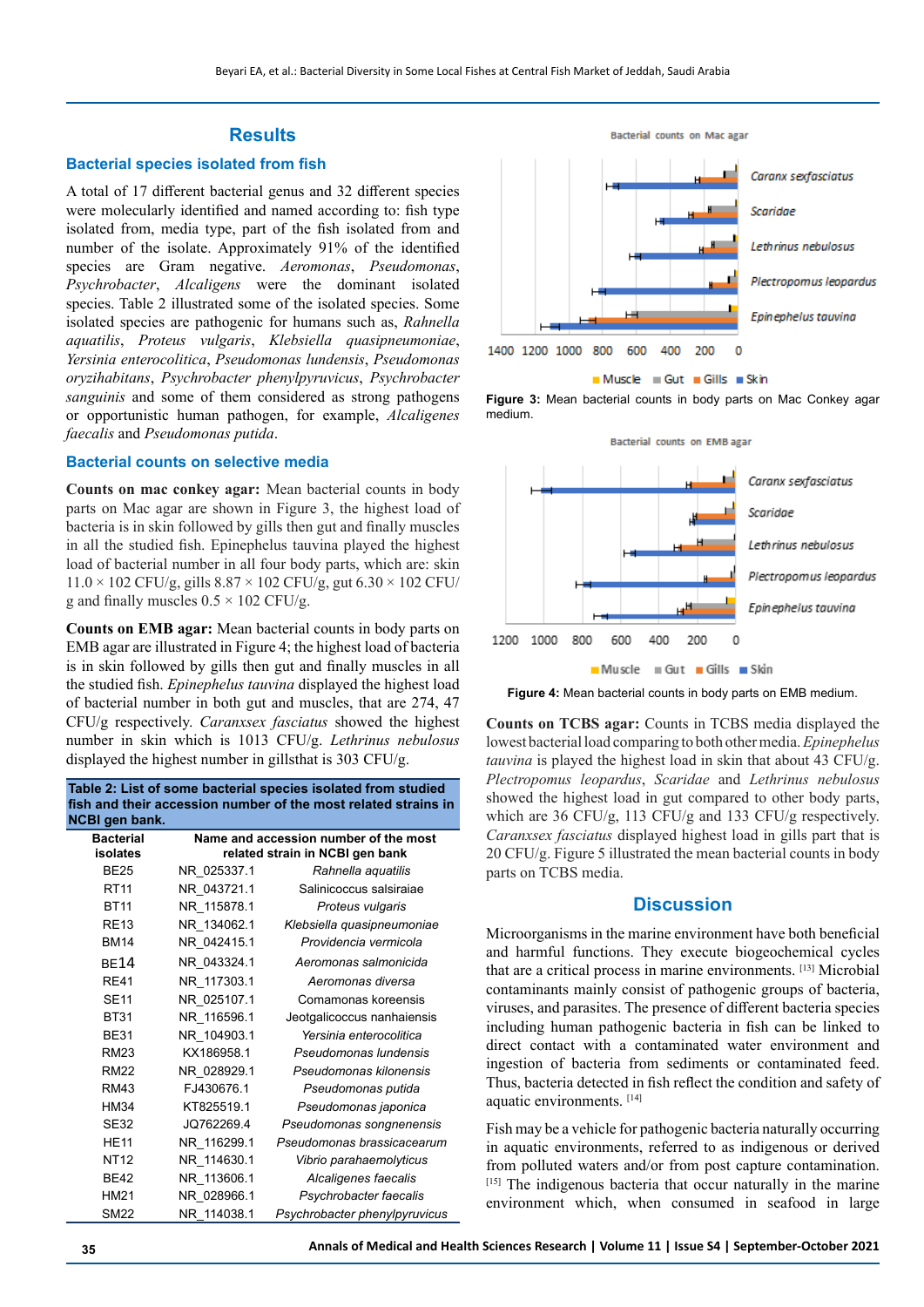enough numbers, will cause illness in humans. This primarily relates to the *Vibrios*. Some species of the genus *Aeromonas* are considered to some to possibly cause gastro-enteritis in humans, and these may also be present naturally in the marine or more especially, the estuarine environment. Spores of type F *Clostridium botulinum* are found widely in marine sediments and the intestinal tract of fish and shellfish and, if seafood is stored under conditions (principally in the absence of oxygen) that allows the spores to germinate and the bacteria to multiply, toxin may be formed in the seafood and then cause botulism in humans when the food is consumed. [16]

Globally, the sea has been used as a dumping ground for sewage and other waste products. Sewage water contains microorganisms and several human-made-chemical compounds. The possible sources of fish bacteria are likely to come from the skin of the animal from which the fish was obtained. This may arise from contamination with human feces from sewage discharges, boats, and ships or, in some countries, direct defecation into the marine environment or rivers and streams flowing into it. [16]

The outlined and discussed the hazards and challenges associated with handling fish during farming, capture and the environmental contaminants in seafood that may pose a risk to human health. [17] Potential sources of microbial contaminations are the equipment and items used for each operation that is performed until the final product is eaten. Boats, fish boxes, fishermen and workers clothing and hands, knives, cutting boards, display tables, ice, and the physical facilities themselves are all implicated. Retail cut could also result in greater microbial load because of the large amount of exposed surface area, more readily available water, nutrient, and greater oxygen penetration available. Hence retail cuts displayed are conducive for microbial growth and proliferation which leads to spoilage of the fish. [18]



**Figure 5:** Mean bacterial counts in body parts on TCBS media.

In this study, about 32 bacterial species were obtained from different parts of five types of fish collected from central fish market located in Jeddah city, western Al-Bagdadiyah, Al Corniche Road, Jeddah. Several factors were considered for the collection and isolation of bacteria from fish. Fish samples were collected individually in a clean polyethylene bag and transferred immediately to the laboratory in refrigerated condition. Then fish samples were dissected, and bacteria were isolated on three selective media. The selective mac conkey agar is a differential culture medium for bacteria. It is designed to selectively isolate gram-negative and enteric (normally found in the intestinal tract) bacteria and differentiate them based on lactose fermentation Dominant species were sub cultured and morphologically identified. The most dominant species were isolated in this study are *Aeromonas*, *Pseudomonas*, *Psychrobacter*, *Alcaligens*. Moreover, *Rahnella aquatilis* was isolated in this study. Compared to Alikunhi et al. study, *Rahnella aquatilis* and *Photobacterium damselae* were among the dominant species isolated from fish muscle from Jeddah from 3 different areas based on 16S rRNA sequencing. Also, *Aeromonas*, *Pseudomonas*, *Psychrobacter* were isolated in Alikunhi et al. study. In contrast with study in Al Khartoum, Sudan, *Enterobacteriaceae* were isolated from gills, skin, muscles, and intestine randomly collected fishes from Al Kartoum fish market, the most dominants isolates were E. coli, *Citrobacter spp*., *Enteriobacter spp.,* and *Klebsiella spp*. This together with the highly pathogenic *Enterobacteriaceae* including *Salmonella spp*., *Shigella spp.*, *Proteus spp.,* and *Alcaligens spp*. Potential pathogenic organisms were also among the isolates. On the other hand, *Pseudomonas spp*. was isolated from 62% of randomly collected fishes. [17] Compared to another research, fish spoilage bacteria *Alcaligenes faecalis*, *Pseudomonas aeruginosa*, *Proteus vulgaris*, *Aeromonas spp*. and *Vibrio alginolyticus* were isolated from fish from fish market in Kenya. [19]

According to Gulf Cooperation Council (GCC) and Yemen standardization organization, GCC Standardization Organization (GSO), the accepted limit of aerobic bacterial counts for fresh fish is between  $5 \times 102$  and  $5 \times 105$  CFU/g [Table 3]. In this study, the level of total viable bacterial count was accepted in all different fish kinds and in all four body parts in all selective media. The accepted bacterial counts in this study could be cause of good production practices among food processors and food vendors. It is expedient that good hygienic practices are observed at the market and revealed that the market follow the precautionary instructions that applied by Saudi ministry of municipal rural affairs. In contrast, study of Alikunhi et al. presented that Mugil cephalus from area 1 and fish market (Area 1 is a semi-enclosed lagoon lined with several storm

| Table 3: Accepted limits of bacterial counts in fish per gram or cm <sup>2</sup> according to GCC Standardization Organization (GSO), Gulf<br>cooperation council and Yemen standardization organization. |                          |  |  |  |
|-----------------------------------------------------------------------------------------------------------------------------------------------------------------------------------------------------------|--------------------------|--|--|--|
| Type of bacteria                                                                                                                                                                                          | Accepted limits in CFU/g |  |  |  |
| Aerobic bacteria                                                                                                                                                                                          | 105                      |  |  |  |
| Escherichia coli                                                                                                                                                                                          | 10                       |  |  |  |
| Vibrio parahaemolyticus                                                                                                                                                                                   | 10                       |  |  |  |
| Clostridium botulinum                                                                                                                                                                                     |                          |  |  |  |
| Aeromonas spp.                                                                                                                                                                                            | 10 <sup>2</sup>          |  |  |  |

**Annals of Medical and Health Sciences Research | Volume 11 | Issue S4 | September-October 2021 36**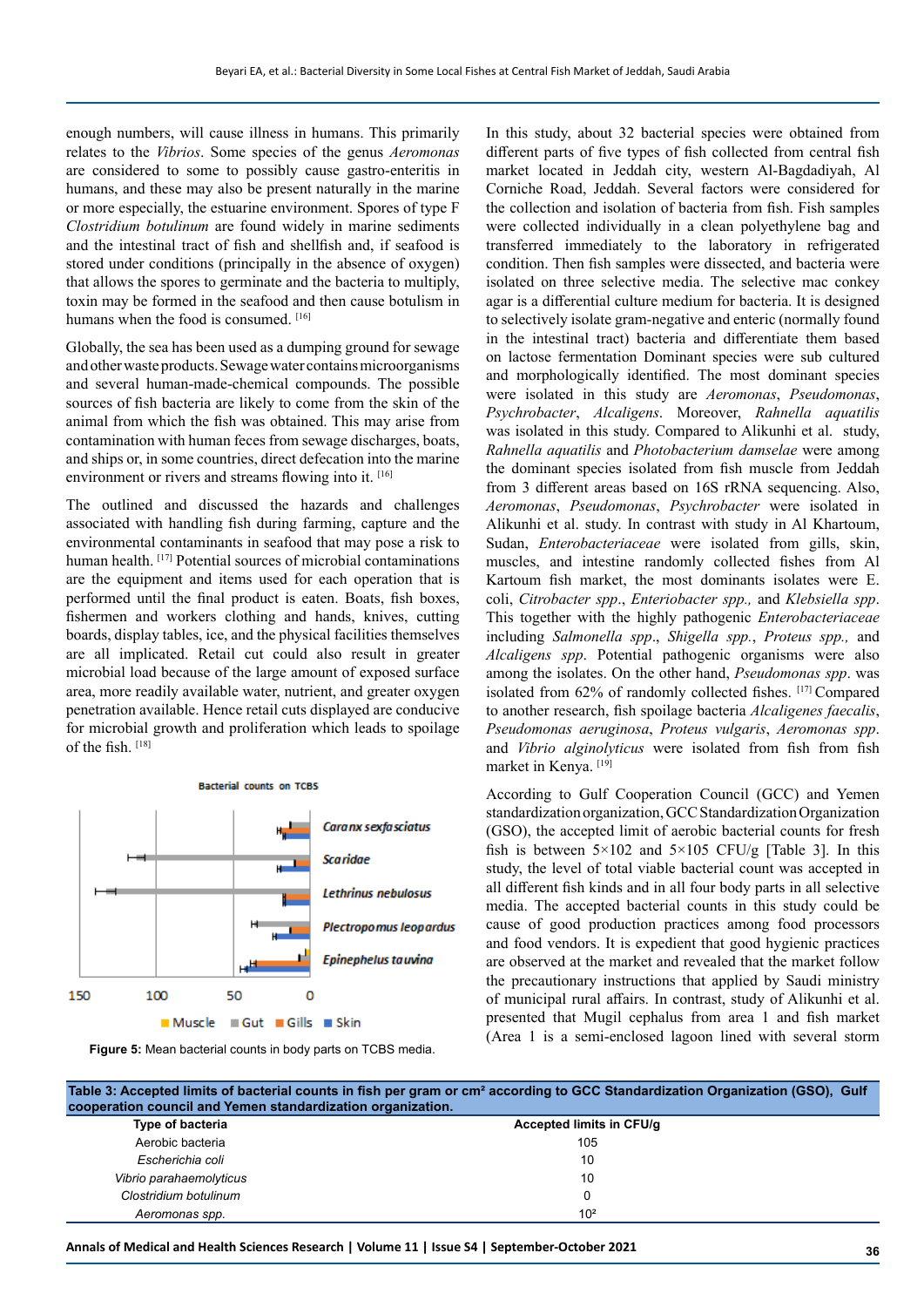water drainage outlets, a corniche, city road network, hotels, restaurants, a private harbour, and commercial buildings within a hundred meters from the shorefront) showing unaccepted bacterial loads for gills and guts on Mac, EMB and TCBS media. As opposed to additional study in retail fish market, Dammam, Saudi Arabia, results revealed that several fish samples exceeded the acceptable bacterial counts which indicate the urgent need required to improve the quality control and quality assurance systems of Dammam fish market. [5] Mean bacterial counts in all body parts on Mac and EMB agar gave the highest load of bacteria in skin followed by gills then gut and finally muscles in all studied fish. *Epinephelus tauvina* displayed the highest load of bacterial number on Mac in all four body parts. *Epinephelus tauvina* displayed the highest load of bacterial number on EMB in both gut and muscles. *Scaridae* and *Lethrinus nebulosus* showed the highest load in gut on TCBS media compared to other body parts. Bacterial abundance in fish species generally varies based on environmental and biological factors. This variation could be because some fishes are inherently more prone to contamination depending on the species, feeding pattern, age, size, harvest season, habitat characteristics, and geographical location. [5] Also, various factors including the season, part of the digestive tract of fish, and feeding type can affect the number of microorganisms detected. The minimum and maximum findings for specific bacteria were related to the changes of water temperature and were observed during winter and summer seasons. [21-26]

# **Conclusion**

Bacterial contamination in commercial marine fishes from the Jeddah area was investigated by culture-dependent method and 16S rRNA gene sequencing of isolates. Results revealed differences in bacterial loads between species and fish parts. According to GCC Standardization Organization (GSO), all the bacterial counts in all body fish for all studied fish are considered accept. 16S rRNA sequences identified some pathogenic bacteria in the tested fish samples. Species such *Rahnella aquatilis*, *[Proteus vulgaris](https://www.ncbi.nlm.nih.gov/Taxonomy/Browser/wwwtax.cgi?id=585)*, *Klebsiella quasipneumoniae* are known human pathogens capable of causing foodborne illness with severe antibiotic resistance. Opportunistic pathogens such as *Alcaligens faecalis*, and *Pseudomonas putida* were also identified. The existence of these bacterial species in fish body samples are of concern. The present results indicate the potential risks of bacterial contamination of the fishes from the Jeddah area. Periodic monitoring, preferably including both microbial loads and species of concern, is thus important to keep track of any potential health risks to fish consumer.

### **References**

- 1. Alikunhi NM, Batang ZB, AlJahdali H, Aziz MA, Alsuwailem AM. Culture-dependent bacteria in commercial fishes: Qualitative assessment and molecular identification using 16S rRNA gene sequencing. Saudi J Bio Sci. 2017;24:1105-1116.
- 2. Huss HH. Control of indigenous pathogenic bacteria in sea food. Food Control. 1997;8:91-98.
- 3. Adak GK, Meakins SM, Yip H, Lopman BA, Obrien SJ. Disease risks from foods, England, and Wales, 1996-2000. Emerg Infect Dis. 2005;11:365-372.
- 4. Clarence SY, Obinna CN, Shalom NC. Assessment of bacteriological quality of ready to eat food (meat pie) in Benin City metropolis, Nigeria. Afr J Microbiol Res. 2009;3:390-395.
- 5. Novotny L, Dvorska L, Lorencova A, Beran V, Pavlik, I. Fish: A potential source of bacterial pathogens for human beings: A review. Vet Med. 2004;49:343-358.
- 6. https://mawani.gov.sa/en-us/pages/default.aspx.
- 7. Nayak DN, Savalia CV, Kalyani IH, Kumar R, Kshirsagar DP. Isolation, identification, and characterization of Listeria spp. from various animal origin foods. Vet World. 2015;8:695-701.
- 8. Alharbi AH, Uddin N. Bacterial diversity of tilapia (oreochromis niloticus) cultured in brackish water in Saudi Arabia. Aquaculture. 2005;250:566-572.
- 9. Yucel N, Balci S. Prevalence of Listeria, Aeromonas, and Vibrio species in fish used for human consumption in Turkey. J Food Prot. 2010;73:380-384.
- 10. Ishida Y, Ahmed AM, Mahfouz NB, Kimura T, Elkhodery SA, Moawad AA, et al. Molecular analysis of antimicrobial resistance in gram-negative bacteria isolated from fish farms in Egypt. J Vet Med Sci. 2010;72:727-734.
- 11. Momtaz H, Yadollahi S. Molecular characterization of Listeria mono cytogenes isolated from fresh seafood samples in Iran. Diagn Pathol. 2013;8:1-6.
- 12. Yanez MA, Catalan V, Apraiz D, Figueras MJ, Martinezmurcia AJ. Phylogenetic analysis of members of the genus Aeromonas based on gyrB gene sequences. Int J Syst Evol. 2003;53:75-883.
- 13. Hewson I, Meyers MEJ, Fuhrman JA. Diversity and biogeography of bacterial assemblages in surface sediments across the San Pedro Basin, Southern California Borderlands. Environ Microbiol. 2007;9:923-933.
- 14. Novoslavskij A, Terentjeva M, Eizenberga E, Valciņa O, Bartkevičs V, Berziņs A. Major food borne pathogens in fish and fish products: A review. Ann Microbiol. 2016;66:1-15.
- 15. Herrera FC, Santos JA, Otero A, Garcialopez ML. Occurrence of foodborne pathogenic bacteria in retail pre-packaged portions of marine fish in Spain. J Appl Microbiol. 2006;100:527-536.
- 16. https://archimer.ifremer.fr/doc/00066/17730/.
- 17. Yagoub SO. Isolation of Enterobacteriaceae and Pseudomonas spp. from raw fish sold in fish market in Khartoum state. J Bacteriol Res. 2009;1:85-88.
- 18. Antwiagyei P, Maalekuu B. Determination of microbial contamination in meat and fish products sold in the Kumasi metropolis (A case study of kumasi central market and the bantama market). Merit Res J Agric Sci Soil Sci. 2014;2:38-46.
- 19. Binta GM, Tjaberg TB, Nyaga PN, Valland M. Market fish hygiene in Kenya. J Hyb. 1982;89:47-52.
- 20. Alshabeeb SS, Ibrahim MM, Ramadhan GA. A comparative microbial quality assessment among fishes, prawns and cuttlefishes collected from dammam fish market. Int J Cur Microbiol. 2016;5:405-418.
- 21. Diler O, Diler A. Quantitative and qualitative changes of the gastrointestinal micro flora of pike-perch (stizostedion luciopercal. 1758) in Egirdir lake. Turkish J Vet Anim Sci. 1998;22:325-328.
- 22. Acharjee M, Ahmed I, Munshi SK, Noor R. Validation of